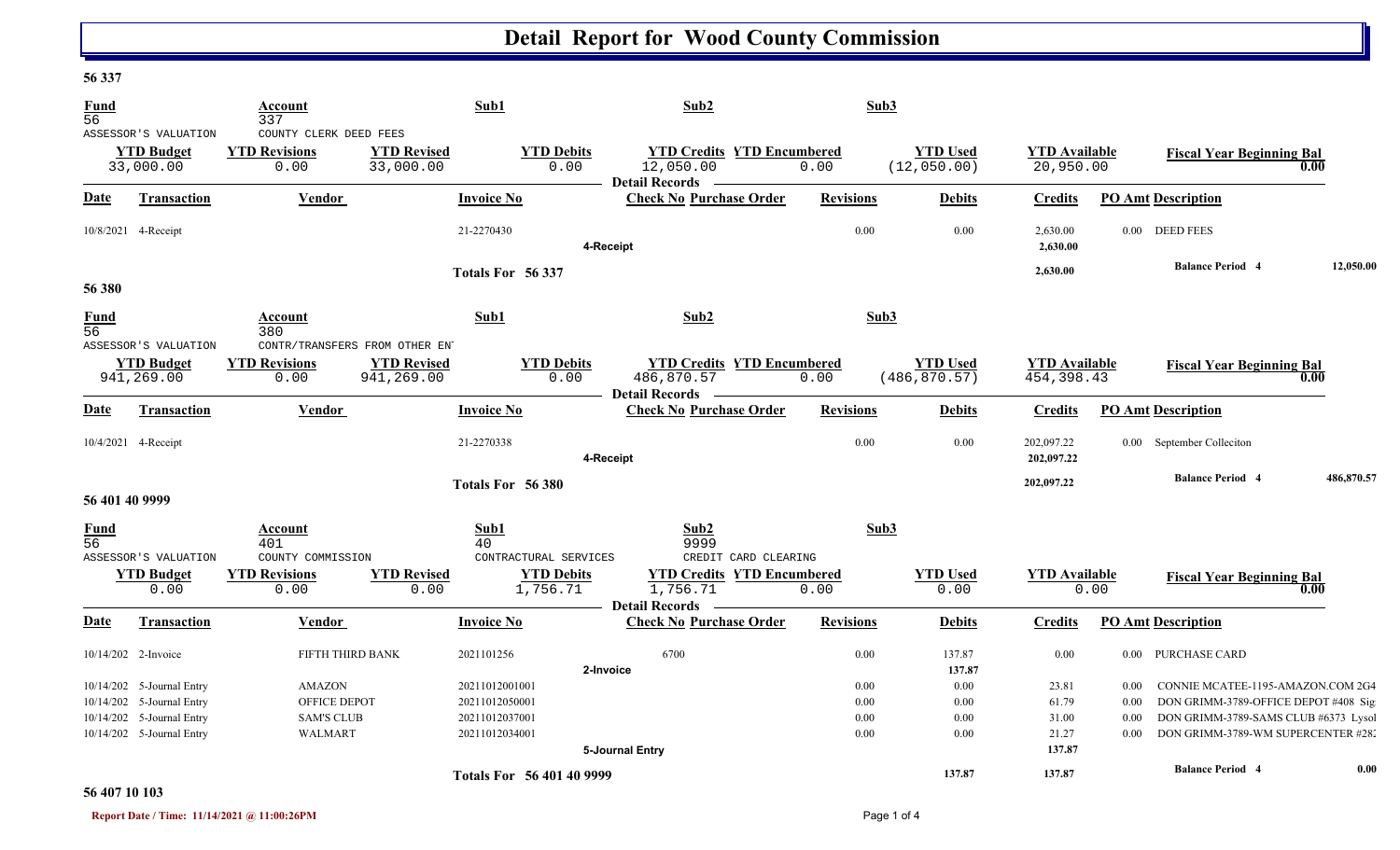# **Detail Report for Wood County Commission**

| <b>Fund</b><br>56              |                                                         | Account<br>407                                       |                                  | Sub1<br>10                                           | Sub2<br>103                                                                             | Sub3             |                                  |                                    |                   |                                  |      |            |
|--------------------------------|---------------------------------------------------------|------------------------------------------------------|----------------------------------|------------------------------------------------------|-----------------------------------------------------------------------------------------|------------------|----------------------------------|------------------------------------|-------------------|----------------------------------|------|------------|
|                                | ASSESSOR'S VALUATION<br><b>YTD Budget</b><br>445,000.00 | ASSESSOR'S VALUATION<br><b>YTD Revisions</b><br>0.00 | <b>YTD Revised</b><br>445,000.00 | PERSONAL SERVICES<br><b>YTD Debits</b><br>123,260.26 | SALARIES-DEPUTIES<br><b>YTD Credits YTD Encumbered</b><br>0.00<br><b>Detail Records</b> | 0.00             | <b>YTD Used</b><br>(123, 260.26) | <b>YTD Available</b><br>321,739.74 |                   | <b>Fiscal Year Beginning Bal</b> |      |            |
| Date                           | <b>Transaction</b>                                      | <b>Vendor</b>                                        |                                  | <b>Invoice No</b>                                    | <b>Check No Purchase Order</b>                                                          | <b>Revisions</b> | <b>Debits</b>                    | <b>Credits</b>                     |                   | <b>PO Amt Description</b>        |      |            |
|                                | 10/1/2021 2-Invoice                                     |                                                      | <b>GENERAL COUNTY FUNDS</b>      | 10012021                                             | 6699<br>2-Invoice                                                                       | 0.00             | 41,170.78<br>41,170.78           | 0.00                               |                   | 0.00 SALARY                      |      |            |
| 56 407 10 104                  |                                                         |                                                      |                                  | <b>Totals For 56 407 10 103</b>                      |                                                                                         |                  | 41,170.78                        |                                    |                   | <b>Balance Period 4</b>          |      | 123,260.26 |
| <b>Fund</b><br>56              |                                                         | Account<br>407                                       |                                  | Sub1<br>10                                           | Sub2<br>104                                                                             | Sub3             |                                  |                                    |                   |                                  |      |            |
|                                | ASSESSOR'S VALUATION<br><b>YTD Budget</b><br>32,000.00  | ASSESSOR'S VALUATION<br><b>YTD Revisions</b><br>0.00 | <b>YTD Revised</b><br>32,000.00  | PERSONAL SERVICES<br><b>YTD Debits</b><br>8,911.86   | SOCIAL SECURITY<br><b>YTD Credits YTD Encumbered</b><br>0.00<br><b>Detail Records</b>   | 0.00             | <b>YTD Used</b><br>(8, 911.86)   | <b>YTD</b> Available<br>23,088.14  |                   | <b>Fiscal Year Beginning Bal</b> | 0.00 |            |
| Date                           | <b>Transaction</b>                                      | Vendor                                               |                                  | <b>Invoice No</b>                                    | <b>Check No Purchase Order</b>                                                          | <b>Revisions</b> | <b>Debits</b>                    | <b>Credits</b>                     |                   | <b>PO Amt Description</b>        |      |            |
|                                | 10/1/2021 2-Invoice                                     |                                                      | <b>GENERAL COUNTY FUNDS</b>      | 10012021                                             | 6699<br>2-Invoice                                                                       | 0.00             | 3,071.91<br>3,071.91             | 0.00                               | 0.00 <sub>1</sub> | <b>SOCIAL SECURITY</b>           |      |            |
| 56 407 10 105                  |                                                         |                                                      |                                  | <b>Totals For 56 407 10 104</b>                      |                                                                                         |                  | 3,071.91                         |                                    |                   | <b>Balance Period 4</b>          |      | 8,911.86   |
| <b>Fund</b><br>$\overline{56}$ | ASSESSOR'S VALUATION                                    | Account<br>407<br>ASSESSOR'S VALUATION               |                                  | Sub1<br>10 <sup>°</sup><br>PERSONAL SERVICES         | Sub2<br>105<br>INSURANCE PREMIUM                                                        | Sub3             |                                  |                                    |                   |                                  |      |            |
|                                | <b>YTD Budget</b><br>185,000.00                         | <b>YTD Revisions</b><br>0.00                         | <b>YTD Revised</b><br>185,000.00 | <b>YTD Debits</b><br>53, 173. 72                     | <b>YTD Credits YTD Encumbered</b><br>0.00<br><b>Detail Records</b>                      | 0.00             | <b>YTD</b> Used<br>(53, 173.72)  | <b>YTD</b> Available<br>131,826.28 |                   | <b>Fiscal Year Beginning Bal</b> | 0.00 |            |
| Date                           | <b>Transaction</b>                                      | <b>Vendor</b>                                        |                                  | <b>Invoice No</b>                                    | <b>Check No Purchase Order</b>                                                          | <b>Revisions</b> | <b>Debits</b>                    | <b>Credits</b>                     |                   | <b>PO Amt Description</b>        |      |            |
|                                | 10/1/2021 2-Invoice                                     |                                                      | <b>GENERAL COUNTY FUNDS</b>      | 10012021                                             | 6699<br>2-Invoice                                                                       | 0.00             | 16,390.04<br>16,390.04           | 0.00                               | 0.00              | HEALTH INSURANCE                 |      |            |
| 56 407 10 106                  |                                                         |                                                      |                                  | Totals For 56 407 10 105                             |                                                                                         |                  | 16,390.04                        |                                    |                   | <b>Balance Period 4</b>          |      | 53,173.72  |
| $\frac{Fund}{56}$              | ASSESSOR'S VALUATION                                    | <b>Account</b><br>407<br>ASSESSOR'S VALUATION        |                                  | Sub1<br>10<br>PERSONAL SERVICES                      | Sub2<br>106<br>RETIREMENT                                                               | Sub3             |                                  |                                    |                   |                                  |      |            |
|                                | <b>YTD Budget</b><br>50,000.00                          | <b>YTD Revisions</b><br>0.00                         | <b>YTD Revised</b><br>50,000.00  | <b>YTD Debits</b><br>12,326.16                       | <b>YTD Credits YTD Encumbered</b><br>0.00                                               | 0.00             | <b>YTD Used</b><br>(12, 326.16)  | <b>YTD Available</b><br>37,673.84  |                   | <b>Fiscal Year Beginning Bal</b> | 0.00 |            |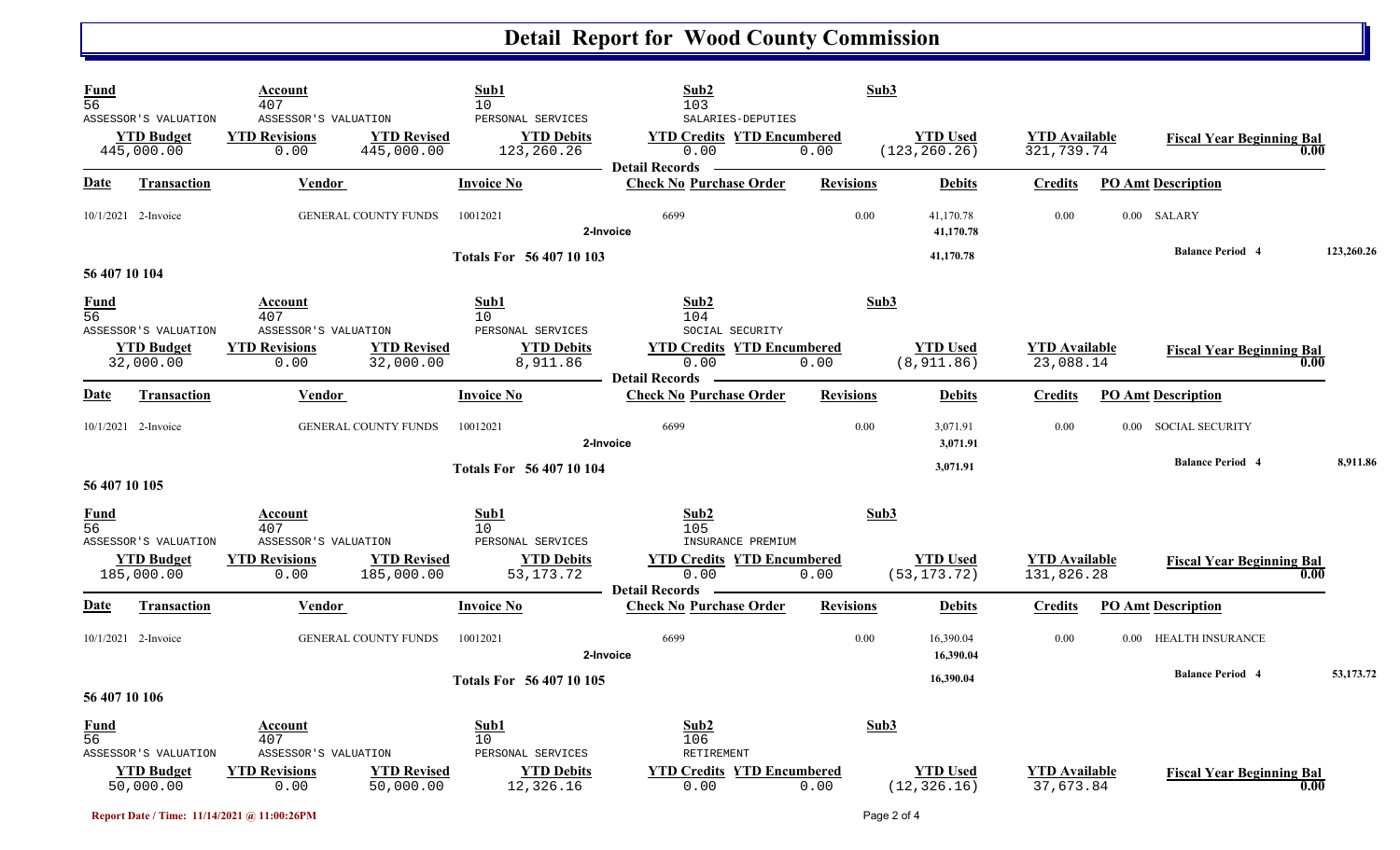### **Detail Report for Wood County Commission**

|                   |                                            |                                                                       |                                     | Detail Records –                                                   |                  |                                 |                                     |                                                       |           |
|-------------------|--------------------------------------------|-----------------------------------------------------------------------|-------------------------------------|--------------------------------------------------------------------|------------------|---------------------------------|-------------------------------------|-------------------------------------------------------|-----------|
| Date              | <b>Transaction</b>                         | <b>Vendor</b>                                                         | <b>Invoice No</b>                   | <b>Check No Purchase Order</b>                                     | <b>Revisions</b> | <b>Debits</b>                   | <b>Credits</b>                      | <b>PO Amt Description</b>                             |           |
|                   | 10/1/2021 2-Invoice                        | GENERAL COUNTY FUNDS                                                  | 10012021                            | 6699<br>2-Invoice                                                  | 0.00             | 4,117.12<br>4,117.12            | 0.00                                | 0.00 RETIREMENT                                       |           |
|                   |                                            |                                                                       | <b>Totals For 56 407 10 106</b>     |                                                                    |                  | 4,117.12                        |                                     | <b>Balance Period 4</b>                               | 12,326.16 |
| 56 407 10 109     |                                            |                                                                       |                                     |                                                                    |                  |                                 |                                     |                                                       |           |
| $\frac{Fund}{56}$ | ASSESSOR'S VALUATION                       | Account<br>407<br>ASSESSOR'S VALUATION                                | Sub1<br>10<br>PERSONAL SERVICES     | Sub2<br>109<br>EXTRA HELP                                          | Sub3             |                                 |                                     |                                                       |           |
|                   | <b>YTD Budget</b><br>0.00                  | <b>YTD Revised</b><br><b>YTD Revisions</b><br>0.00<br>0.00            | <b>YTD Debits</b><br>1,860.00       | <b>YTD Credits YTD Encumbered</b><br>0.00<br><b>Detail Records</b> | 0.00             | <b>YTD Used</b><br>(1, 860.00)  | <b>YTD Available</b><br>(1, 860.00) | <b>Fiscal Year Beginning Bal</b><br>0.00              |           |
| <b>Date</b>       | <b>Transaction</b>                         | Vendor                                                                | <b>Invoice No</b>                   | <b>Check No Purchase Order</b>                                     | <b>Revisions</b> | <b>Debits</b>                   | <b>Credits</b>                      | <b>PO Amt Description</b>                             |           |
|                   | 10/1/2021 2-Invoice                        | <b>GENERAL COUNTY FUNDS</b>                                           | 10012021                            | 6699<br>2-Invoice                                                  | 0.00             | 1,860.00<br>1,860.00            | 0.00                                | 0.00 EXTRA HELP                                       |           |
|                   |                                            |                                                                       | Totals For 56 407 10 109            |                                                                    |                  | 1,860.00                        |                                     | <b>Balance Period 4</b>                               | 1,860.00  |
| 56 407 40 216     |                                            |                                                                       |                                     |                                                                    |                  |                                 |                                     |                                                       |           |
| $\frac{Fund}{56}$ | ASSESSOR'S VALUATION                       | Account<br>407<br>ASSESSOR'S VALUATION                                | Sub1<br>40<br>CONTRACTURAL SERVICES | Sub2<br>216<br>M&R -EQUIPMENT                                      | Sub3             |                                 |                                     |                                                       |           |
|                   | <b>YTD Budget</b><br>2,750.00              | <b>YTD Revised</b><br><b>YTD Revisions</b><br>2,750.00<br>0.00        | <b>YTD Debits</b><br>321.06         | <b>YTD Credits YTD Encumbered</b><br>0.00<br><b>Detail Records</b> | 0.00             | <b>YTD Used</b><br>(321.06)     | <b>YTD</b> Available<br>2,428.94    | <b>Fiscal Year Beginning Bal</b><br>0.00              |           |
| <u>Date</u>       | <b>Transaction</b>                         | <b>Vendor</b>                                                         | <b>Invoice No</b>                   | <b>Check No Purchase Order</b>                                     | <b>Revisions</b> | <b>Debits</b>                   | <b>Credits</b>                      | <b>PO Amt Description</b>                             |           |
|                   | 10/15/202 2-Invoice                        | <b>CWS</b>                                                            | 638968                              | 6702<br>2-Invoice                                                  | 0.00             | 55.26<br>55.26                  | 0.00                                | 0.00 WCC36 5733-08                                    |           |
|                   |                                            |                                                                       | Totals For 56 407 40 216            |                                                                    |                  | 55.26                           |                                     | <b>Balance Period 4</b>                               | 321.06    |
| 56 407 40 230     |                                            |                                                                       |                                     |                                                                    |                  |                                 |                                     |                                                       |           |
| $\frac{Fund}{56}$ | ASSESSOR'S VALUATION                       | Account<br>407<br>ASSESSOR'S VALUATION                                | Sub1<br>40<br>CONTRACTURAL SERVICES | Sub2<br>230<br>CONTRACTED SERVICES                                 | Sub3             |                                 |                                     |                                                       |           |
|                   | <b>YTD Budget</b><br>25,000.00             | <b>YTD Revisions</b><br><b>YTD Revised</b><br>0.00<br>25,000.00       | <b>YTD Debits</b><br>12,268.71      | <b>YTD Credits YTD Encumbered</b><br>0.00<br><b>Detail Records</b> | 0.00             | <b>YTD Used</b><br>(12, 268.71) | <b>YTD Available</b><br>12,731.29   | <b>Fiscal Year Beginning Bal</b><br>$\overline{0.00}$ |           |
| <b>Date</b>       | Transaction                                | Vendor                                                                | <b>Invoice No</b>                   | <b>Check No Purchase Order</b>                                     | <b>Revisions</b> | <b>Debits</b>                   | <b>Credits</b>                      | <b>PO Amt Description</b>                             |           |
|                   | 10/15/202 2-Invoice<br>10/15/202 2-Invoice | CANON FINANCIAL SERVICE 27448495<br>US BANK EQUIPMENT FINAN 454522145 |                                     | 6701<br>6704<br>2-Invoice                                          | 0.00<br>0.00     | 150.00<br>207.75<br>357.75      | 0.00<br>$0.00\,$                    | 0.00  0626196-003<br>0.00 500-0512203-000             |           |